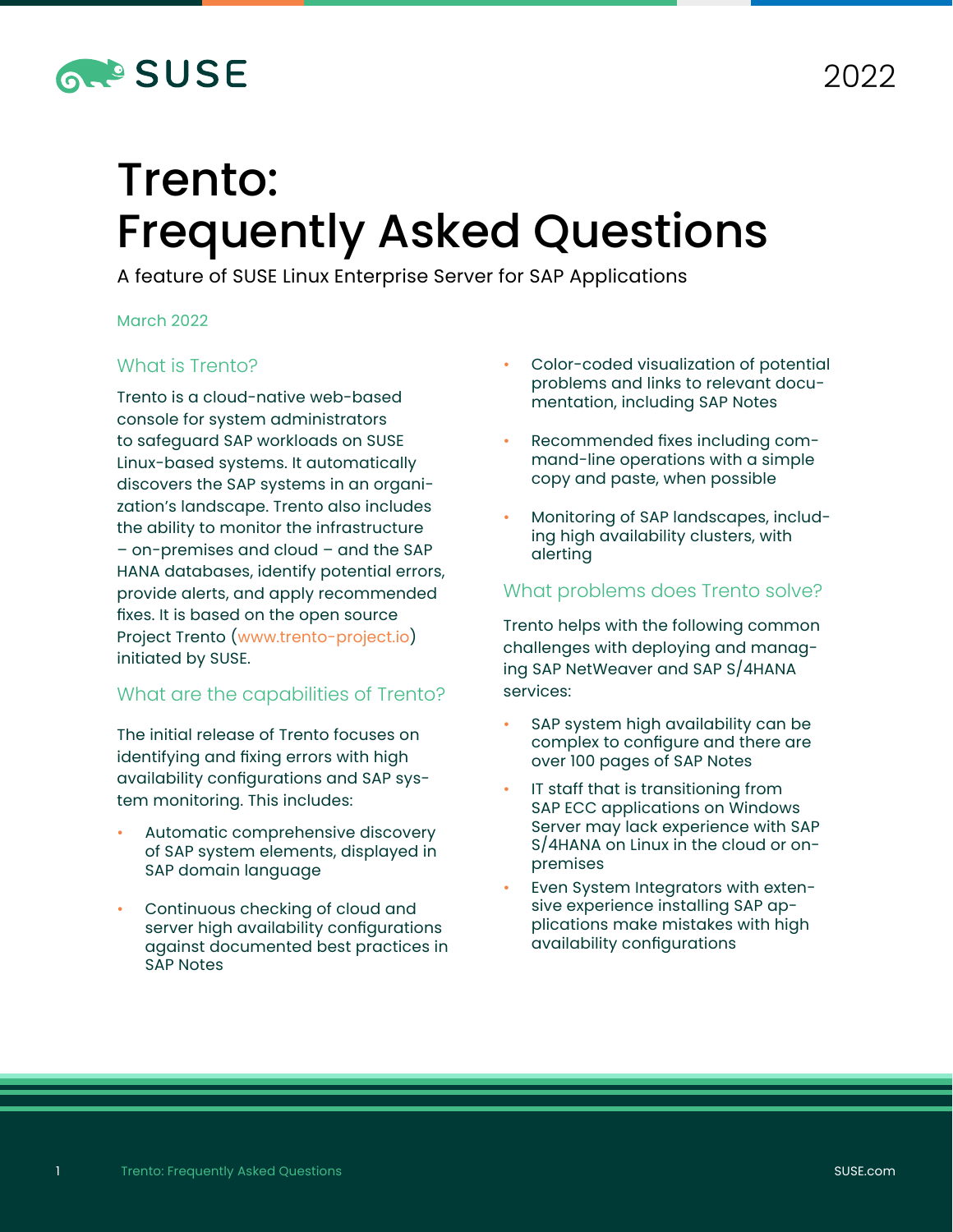

• Without a clear understanding of which systems are for SAP services, it is more likely that incorrect maintenance patches or system restarts could be applied to mission-critical systems

Organizations have faced critical downtime events due to errors in the configuration of new SAP clusters, or incorrect changes in existing configurations. Trento checks to be sure that high availability configurations of SAP systems are supported and set up correctly.

#### What system elements does Trento discover?

Trento discovers and displays relationships of the full SAP stack including:

- Servers and cloud instances with the SUSE Linux Enterprise Server for SAP Applications operating system
- SAP HANA databases, SAP NetWeaver applications, and SAP S/4HANA applications
- High availability clusters

Discovering systems associated with non-SAP workloads are outside the scope of Trento.

# Can I customize the views and alerts that I get from Trento?

This capability is planned for a future release. Fully-customized views and alerts are possible today with SLES for SAP Applications using the Prometheus

exporters with Alert Manager and Grafana dashboards as a standalone application.

#### How is Trento installed?

The Trento Server is installed separately from SUSE Linux Enterprise Server for SAP Applications on a Kubernetes host or cluster. It is supported on any recent Kubernetes distribution that is CNCF certified where upstream release is under upstream support, including SUSE Rancher RKE and RKE2. For evaluating Trento, SUSE recommends starting with K3s, a minimal Kubernetes environment that can be deployed on a single virtual machine (VM).

## Is the Trento server only available as container image?

The server components of Trento are only available as container images, which are installed by a helm chart.

## What resources does the Trento agent require?

The agent uses minimal resources. No resizing is required for the SAP application and SAP HANA database servers.

## Is a separate subscription required for Trento?

All current and new subscriptions to SUSE Linux Enterprise Server for SAP Applications include an entitlement to deploy and use Trento.